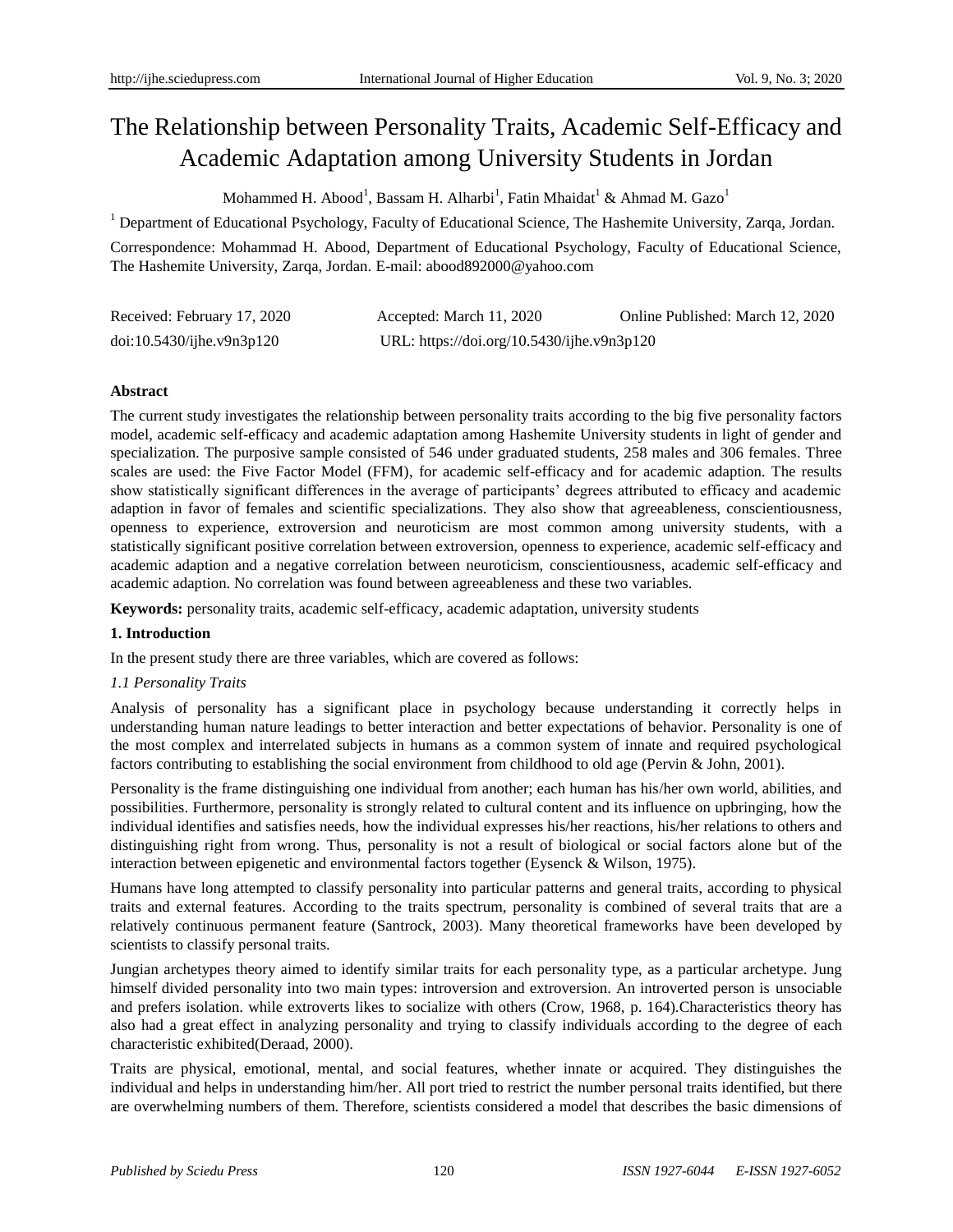personalities by gathering related traits and classifying them under an independent pattern that can be generalized through individuals and cultures (Ewen, 1998).

To accomplish this, the researchers applied factor analysis, a method based on scientific brevity of searching about the basic units of personality gathered by shared factors to give a better interpretation of behaviour (Digman, 1990). Through factor analysis, Cattell determined 16 basic factors of personality (16PF), which Eysenck reduced to three dimensions: level of extroversion, which is divided into extreme extroversion and extreme introversion, neuroticism which brings together features of emotional stability and instability, and psychotic, which detects mental patients who are aggressive and cruel (Deraad,2000).

Using the same analysis, Costa and McCrae determined five dimensions of personality: extroversion, neuroticism, openness to experience conscientiousness and agreeableness. This pattern is key in analyzing personality because it is a scientific classification of personality traits in the least numbers of factors, can be classified by the big five personality traits as the Five Factors Model.

McCrae and Costa (1997) explained that extroversion is characterized by warmth, gregariousness, assertiveness, activity, excitement-seeking, and positive emotions. In this dimension, a low degree indicates withdrawal, reservation, and being antisocial. Neuroticism is characterized by anxiety, hostility, depression, self-consciousness, stress and impulsiveness, a low degree of this dimension indicates emotional stability and the ability to resist pressure. Openness to experience is characterized by fantasy, aesthetic feelings, actions, ideas, values and beauty, a low degree of this dimension indicates impasse of fantasy and dogmatism.

Agreeableness is characterized by trust, straightforwardness, altruism, compliance, modesty, tenderness and thoughtfulness (John &Naumann,2007),low degree indicates aggression and selfishness. Conscientiousness is characterized by competences, order, dutifulness, deliberation, self-discipline, and achievement-striving, a low degree indicates indifference and lack of interest in the system.

## *1.2 Self-Efficacy*

Self-efficacy indicates that the individual believes in his/her ability to organize and implement the practical plans required to achieve goals and control events. Thus, the level of self-efficacy can affect the individual's motivation, degree of effort and initiative in facing challenges. It also affects his/her way of thinking and interaction, which means that if the individual believes that he/she can achieve the goals then he/she will try to make the thing happen.

Rahil, et al.(2006) claim that self-efficacy is the individual's trust in his/ her performance ability in different fields. Individual success accordingly depends on facing problems and achieving goals. Self-efficacy is the individual's belief in his/her abilities and how to employ his/her skills in certain circumstances. it is the ability to do what is manageable. Bandura (1993) defines self-efficacy in the academic field as belief in one's ability to achieve academic tasks. It is the process in which students develop a positive trend about their abilities (Hassanzadeh, Ebrahimi, & Mahidinejad, 2012). Zimmerman (1995) defines it as personal judgments on students' abilities in organizing and implementing educational curriculums to achieve a high level of academic achievement.

Bandura (1997) indicates that self-efficacy is not hereditary but is gained through experiment, because these beliefs begin in childhood and continue throughout life, developing to employ past experiences to future situations. Self-efficacy develops as a result of the close relationship between environment, personality traits and behaviour (Pajares, 1998).

Bandura (1993) emphasized several main sources that strengthen feelings related to self-efficacy: parents, teachers, and friends. Parents have a key role in childhood by arranging the goals that the child has to achieved and showing the best goals achieved with others: in other words, understanding successful experiences and showing that suitable patterns that have already been established can enhance the individual's self-efficacy, through verbal persuasion and encouragement (Bandura, 1997).

On one hand, self-efficacy has a major role in self-adaption because it helps the individual to feel control over his/her behaviour, environment and facing life's challenges. As a result, an individual will feel pleased and happy(Maddux, 2000).On the other, Bandura (1993) points out that low self-efficacy contributes to depression because such people usually think that their ability to face life's challenges is less than others'. Low self-efficacy affects the immune system because the individual believes that he/she has lost control of environmental demands, raising the possibility of infection. Self-efficacy, indeed, plays a major role in every side of personality because of its effect on behaviour and ideology. Bandura (1998) indicates that academic self-efficacy enhances academic adaptation, positive optimism, achievement, and flexibility in dealing with difficulties: individuals with low academic self-efficacy have low aspirations and less commitment to achieving the required goals.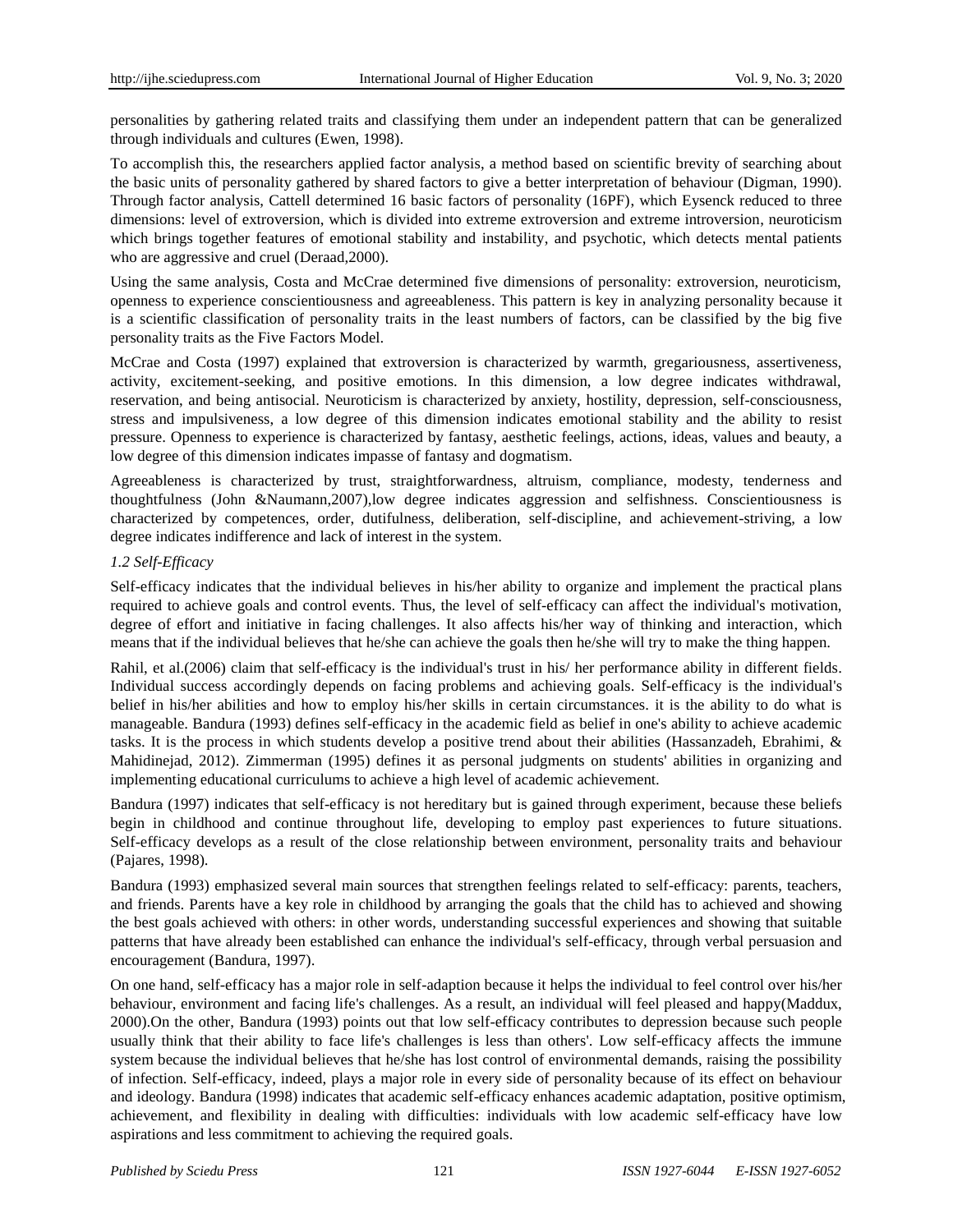Harris (1990) indicates that academic self-efficacy is important as it affects a student's choice of his/her academic assignments and activities. It also affects the continuity of making efforts and persistence to achieve goals, while students with low self-efficacy cannot deal with hard situations to avoid failure. Chemers, Hu and Garcia (2001) show a direct or indirect strong correlation between academic self-efficacy and academic performance because it affects student's expectations about their ability to deal with pressure and academic requirements.

Schunk (2003) emphasizes that individuals with high efficiency think that they can accomplish advanced tasks while people with low efficiency tend to give up easily and feel lazy. Greene etal. (2004) conducted a study on 220 students to investigate the correlation between academic self-efficacy and educational performance: their results showed a direct positive correlation between both, and the importance of academic self-efficacy in successful learning. Individuals with high self-efficacy invest their efforts and fight for a longer time to accomplish their goals: they recover fast when setbacks happen. Bandura et al.(1996) conducted a study to investigate the most influential factors on the study achievements of a group of children: they include the parent's academic performance and some behavioral problems. In addition to self-efficacy. The results show that academic self-efficacy and ambition are the most influential variables on academic achievement.

Accordingly, academic self-efficacy has a key role in the third strand, academic adaption: it is a major issue for educators because it is related to many influencing factors in individual life, especially mental health and success. Academic adaption is the learner's ability to form appropriate relationships with teachers and colleagues, compatibility with the examination systems and assignments, and coexistence of university and personal objectives (Nyamayaro & Saravanan, 2013).Therefore, academic adaptation is one of the most important manifestations of general adaptation and satisfaction and leads to better grades and academic efficacy (Zhang, 2009).

## *1.3 Academic Adaptation*

Academic adaptation has a major role in the student's life because it is one of the main requirements for success and continuity of study: it is an indicator of the student's mental health. playing a major role of his/her relationship with the educational institution, which cares not only for the mental and cognitive side but also with the student's ability to adapt to educational subjects and the academic environment.

The academic adaptation of the learner involves many pictures and behavioral practices, summarized as concentrating in the classroom, participation in class discussions, completing tasks on time, positive feeling towards the educational institution, compliance with instructions and satisfaction with specializations (Alavi&Mansor,2011).

Many studies have been conducted on the relationship between academic adaptation and a variety of traits in university' students. Stover (2001), for example, conducted a study about academic adaptation in light of academic self-efficacy, academic performance and some personality traits, with a sample of285 students of Southwestern University in Texas. The results indicate a statistically significant predictive ability of academic self-efficacy with academic adaptation.

Lent, et al.(2009) indicate that students with high self-efficacy gain higher marks in their specializations than those with low self-efficacy. Accordingly, as academic self-efficacy is influenced by the nature of the student's personality, it is considered an effective indicator of the way of thinking, emotion, and behaviour. According to Alport (1967), personality is the dynamic organization of psychological and physical functions which determine an individual's behaviors and thought.

The current study examines the correlation between personality traits, academic self-efficacy and academic adaptation in students in one Jordanian university.

# **2. The Research Problem**

The personality of each individual is distinguished by his/her abilities and possibilities. Personality influences individuals' different behaviours, emotions and thinking, and thus their ability to adapt to all aspects of life. Academic adaptation is subject to many influencing factors in the individual's life, social, family or academic levels. Students with high self-efficacy develop positive personality traits, thus improving academic adaptation and increasing self-confidence and self-esteem. Academic self-efficacy is one of the most important factors that positively affects students' academic grades at different levels and different subjects.

This study focuses on university students at an important stage of acquiring skills and knowledge. The researcher hypothesizes that personality traits have a major role in self-efficacy and academic adaptation. This relationship involves what Bandura called an inevitable exchange between personality factors and behaviour. The study problem is addressed by the following question: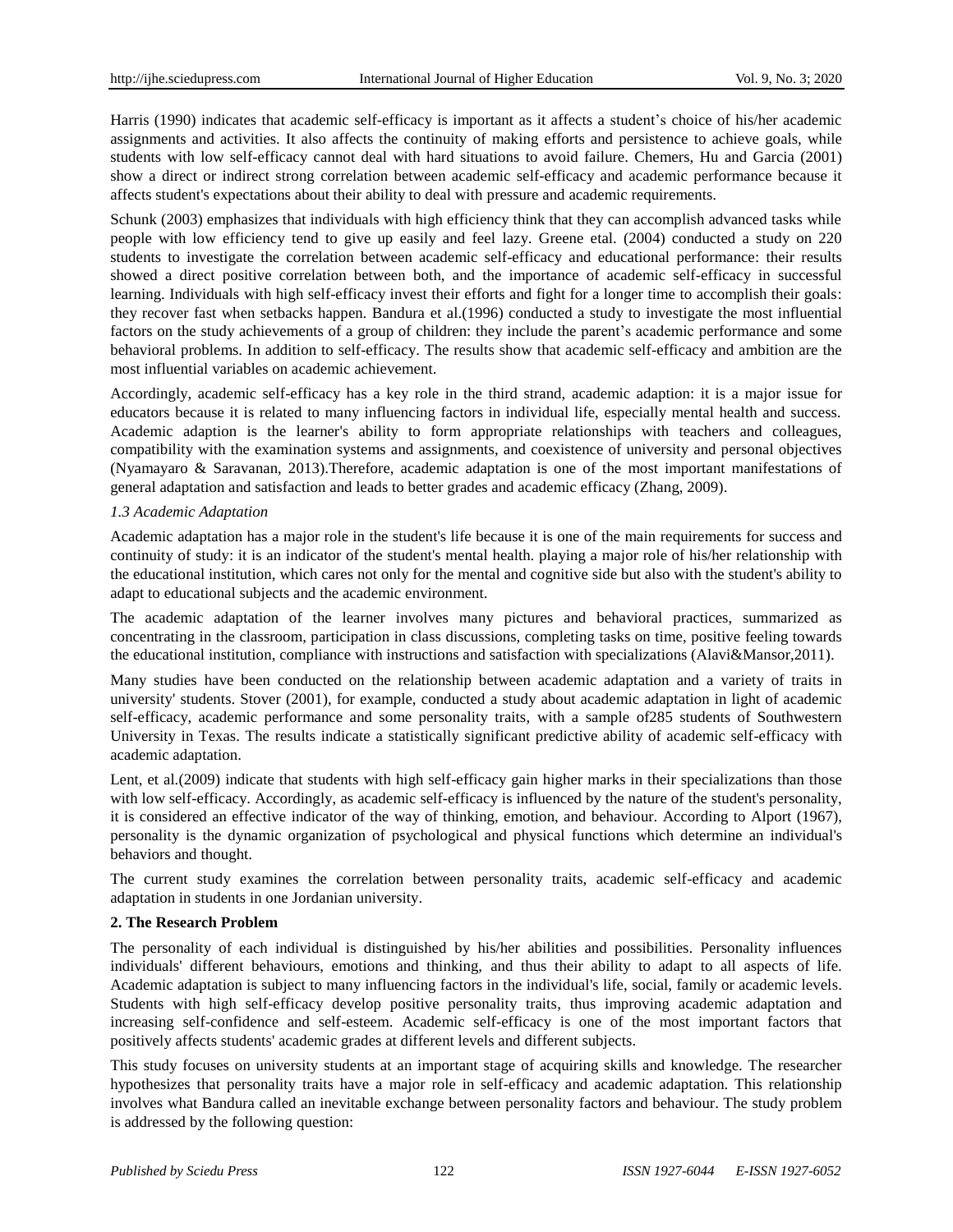What is the relationship between personality traits and both academic self-efficacy and academic adaptation by students of Hashemite University?

This question is divided into the next questions concerning these students:

-1. What are their most common personality traits?

-2. What is their level of academic self-efficacy?

-3. Dose the level of academic self-efficacy vary by gender and academic specialization?-4. What is their level of academic adaptation?

-5. Dose the level of academic adaptation vary in accordance with gender (male, female) and academic specialization (science, humanities)?

-6. Is there a statistically significant correlation between personality traits, academic self-efficacy, and academic adaptation?

## **3. Aims and Hypotheses of the Study**

The current study aims to investigate the nature of the relationship between personality traits, academic self-efficacy and academic adaption of students at the Hashemite University in Jordan.

## **4. Significance of the Study**

The significance of the study covers two important concepts in learning and academic achievement motivation: academic self-efficacy and academic adaptation: it means discovering the relationship between personality traits, academic self-efficacy and academic adaption of the students. The results will be valuable in planning for educational and indicative programs to consider academic self-efficacy and academic adaptation with commensurate personality traits of students since self-efficacy and academic adaptation play a major role in academic fields.

## **5. Limitation of Study**

The research investigates only undergraduate students of Hashemite University in Jordan, specifically those registered in the second semester of 2019-2020. Consequently, the results cannot be generalized beyond the study population and similar ones.

# **7. Methodology**

## *7.1 Survey Sample*

Pilot study: the researchers chose a random sample of 40 female and male students from the original study population, then applied methods of analysis to check that they are appropriate and to check validity by suitable statistical methods.

Field sample: the sample consisted of (564) students in their first, second, third and fourth years in the Hashemite university, 258 male and 306 female. Table 1 illustrates the distribution of the sample according to the variables.

| Variables      | Level      | Frequency | Percentage |
|----------------|------------|-----------|------------|
| Gender         | Males      | 258       | 45.7       |
|                | Females    | 306       | 54.3       |
|                | Total      | 564       | 100        |
| Academic       | Science    | 286       | 50.7       |
| specialization | Humanities | 278       | 49.3       |
|                | Total      | 564       | 100        |

Table 1. Distribution of the sample according to the variables

## *7.2 Study Instruments*

The researchers used three instruments to achieve the study goals:

## **1. Five Factors Model of personality**

The researcher used Costa and McCrae's (1992) framework: the big five factors of personality consists of 60 items equally distributed among the five branches (extroversion, neuroticism, openness to experience, conscientiousness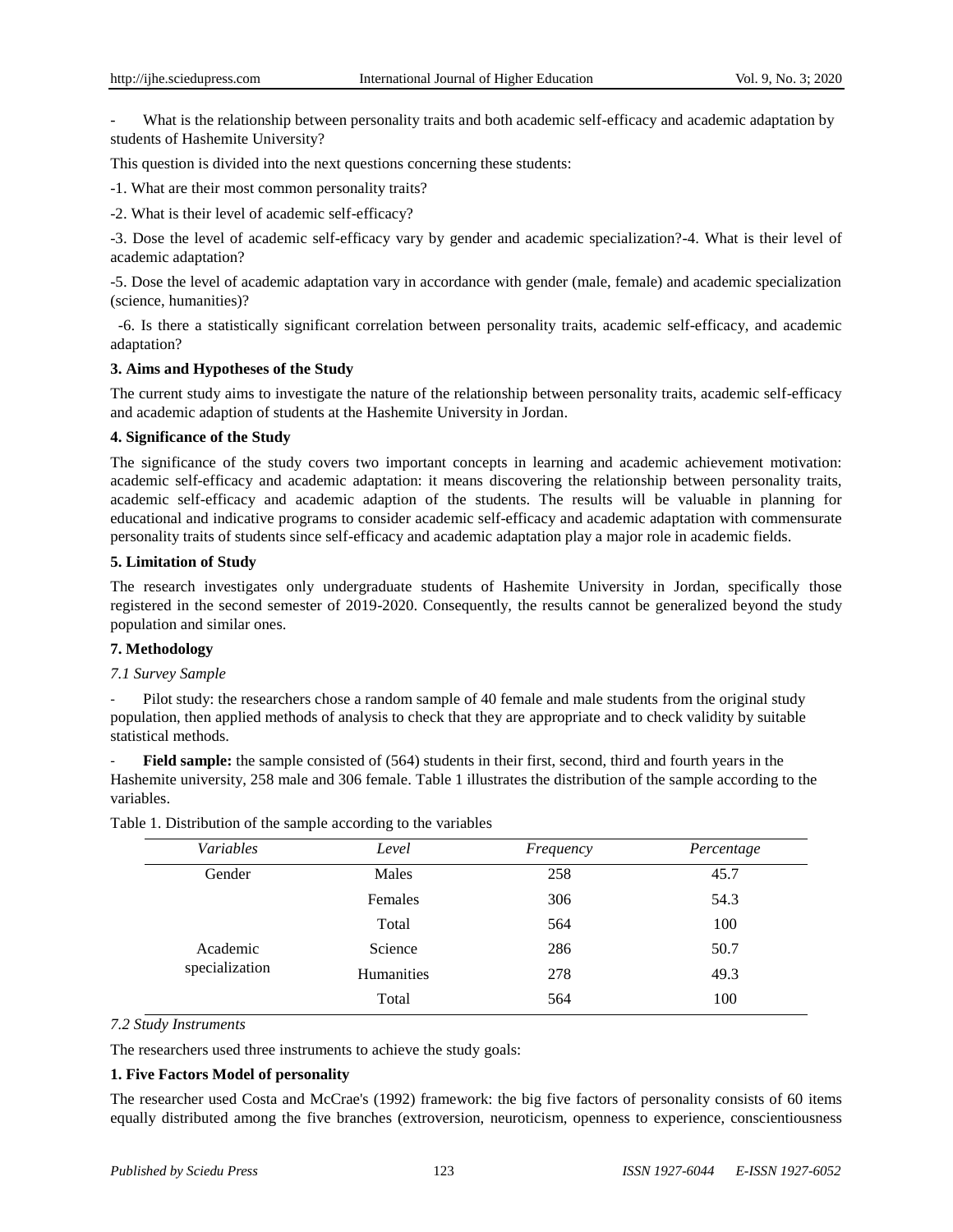and agreeableness). The researchers checked the validity of internal consistency by calculating the correlation coefficient of each item and the degree it belongs to; hence the correlation coefficients range between0.59 and 0.26. Using Cronbach's- Alpha, the measure of stability is0.74-0.77 which is acceptable. A 5-point Likert scale is used  $(1 =$ very low degree of applicability,  $2=$  low degree of applicability,  $3=$  medially applicable,  $4=$  highly applicable,  $5=$ strongly high degree of applicability). It must be mentioned that there are negative items reversed before analyzing the data.

# **2. College Academic Self-efficacy Inventory (CASI)**

The researchers used CASI by Owen and Froman(1988).Its 33 items were tested with the pilot sample of 40 students to measure reliability correlation, coefficients were measured in accordance to the total degree  $(0.26 - 0.67)$ .

All correlation coefficients were statistically significant. Reliability was measured by internal consistency according to Cronbach's Alpha, on the independent group of 40 (0.81). The overall potential ranges from 33 points for the highest amount of confidence to 165 points for the lowest.

# **3. Academic Adaptation of University Students**

Henry Borrow developed this measurement, consisting of 39 items and follows a 5-point Likert scale. The validity of this measurement was 0.25- 0.56, reliability was measured by internal consistency (0.75) and by test-retest (0.81) which means that this measurement is reliable.

## *7.3 Data Analysis*

The study sample completed the study scales in collective classroom situations. The data collection process took three weeks. Descriptive statistics were used as means, standard deviations, to answer the study questions one, two and five. Two Way ANOVA were used to answer the study questions three and four. While to answer the study question six Pearson correlation were used. Data were analyzed by using Statistical Package for Social Sciences (SPSS)

## **8. Results**

## **Question one: What are the most common personality traits of Hashemite University students?**

To answer this question, means and standard deviation were calculated on the personality traits scale, as shown in Table 2.

| Variable               | <b>Means</b> | Standard deviation | Rank |
|------------------------|--------------|--------------------|------|
| Neuroticism            | 3.20         | 0.83               |      |
| Conscientiousness      | 3.72         | 0.80               |      |
| Openness to Experience | 3.65         | 0.70               |      |
| Agreeableness          | 3.96         | 0.55               |      |
| Extroversion           | 3.51         | 0.91               | 4    |

Table 2. Means and standard deviation of common personality traits

Table 2 reveals that agreeableness is the most common personality traits, mean 3.96.

## **Question two: What is their level of academic self-efficacy?**

Means and standard deviation were calculated on the academic self-efficacy scale, as shown in Table 3.

Table 3. Means and standard deviation of academic self-efficacy level

| Variable               | Mean | Standard<br>deviation | Level |
|------------------------|------|-----------------------|-------|
| Academic self-efficacy | 3.75 | 0.41                  | High  |

The table indicates that students have a high level of academic self-efficacy. mean3.75

**Question three: Dose the level of academic self-efficacy vary in accordance with gender (male, female) and academic specialization (science, humanities)?**

Means and standard deviation were calculated on the academic self-efficacy scale by gender and academic specialization, as in Table 4.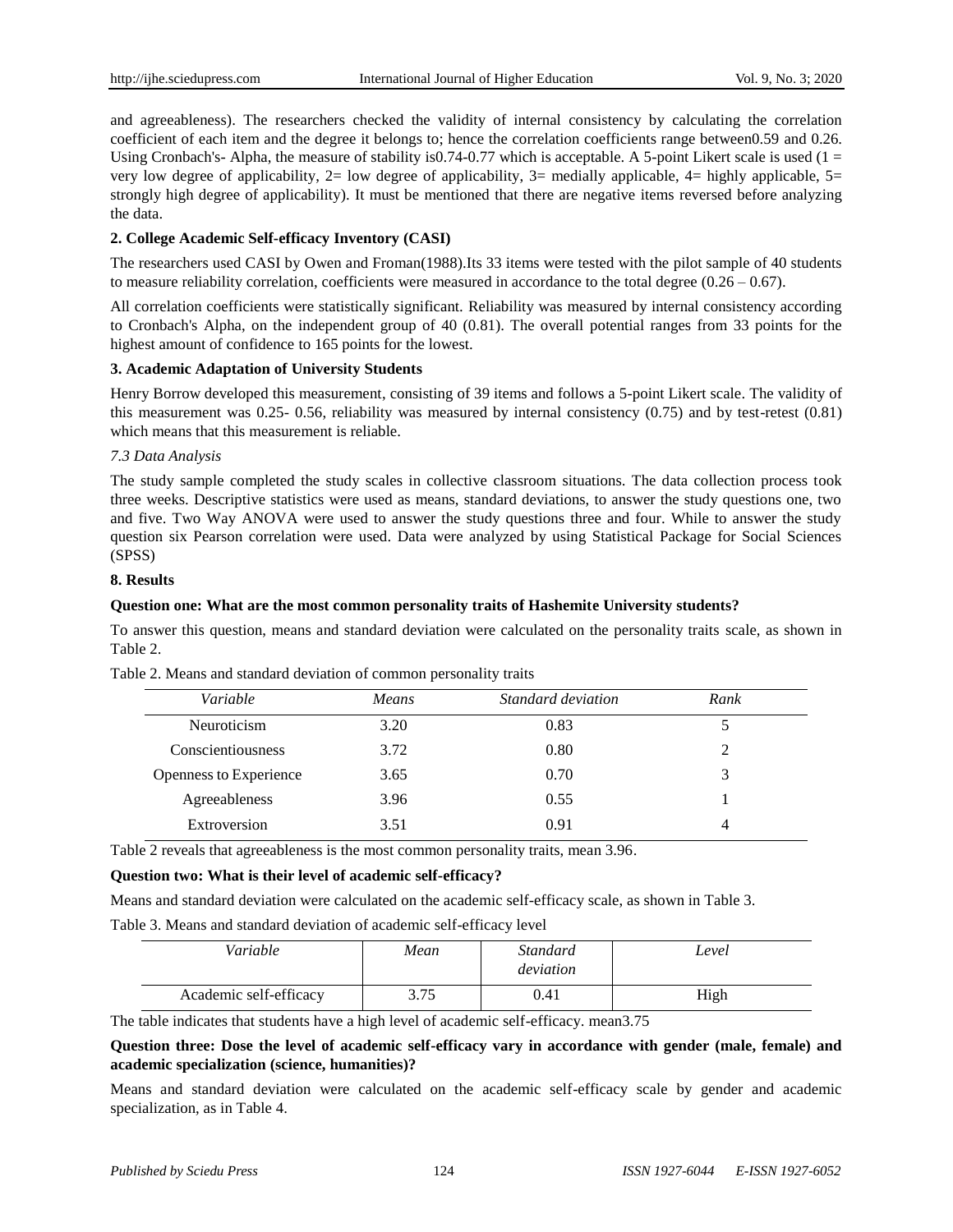|  |  | Table 4. Means and standard deviation of academic self-efficacy scale by gender and academic specialization |
|--|--|-------------------------------------------------------------------------------------------------------------|
|  |  |                                                                                                             |

| Variable       | Level             | Academic self-efficacy |                    |  |
|----------------|-------------------|------------------------|--------------------|--|
|                |                   | Mean                   | Standard deviation |  |
| Gender         | Female            | 3.85                   | 0.33               |  |
|                | Male              | 3.67                   | 0.45               |  |
| Academic       | <b>Humanities</b> | 3.54                   | 0.31               |  |
| specialization | Science           | 3.97                   | 0.38               |  |

Table (4) indicates significant differences in the level of academic self-efficacy by gender and by academic specialization. A Two Way ANOVA was therefore used to determine the significance of these differences, see Table 5.

Table 5. Results of two ways ANOVA analysis of the impact of gender and academic specialization on academic self-efficacy

| Source of<br>significance | Sum of<br>squares | Degree of<br>freedom | Average of<br>squares | F value | Level of<br>significance |
|---------------------------|-------------------|----------------------|-----------------------|---------|--------------------------|
| Gender                    | 3.291             |                      | 3.291                 | 28.046  | 0.00                     |
| Specialization            | 24.760            |                      | 24.760                | 210.993 | 0.00                     |
| Error                     | 65.832            | 561                  | 0.117                 |         |                          |
| corrected total           | 94.829            | 563                  |                       |         |                          |

According to Table 5, there is statistical significance in the level of academic self-efficacy by gender (F=28.046), table (4shows that), the mean for females (3.85) is higher than males (3.67). There are also statistically significant differences in the level of academic self-efficacy according to specialization (F=210.993), the mean for scientific specializations (3.97) is higher than for humanities (3.54).

## **Question four: What is their level of academic adaptation?**

The means and standard deviation were calculated on the academic adaptation scale, as in Table 6.

Table 6. Means and standard deviations of academic adaptation

| <i>l</i> ariable    | Means | Standard deviation | _evel |
|---------------------|-------|--------------------|-------|
| Academic adaptation | 2.43  | 0.36               | High  |

The level of academic adaptation is high (mean= 2.43).

## **Question five: Dose the level of academic adaptation vary in accordance with gender (male, female) and academic specialization (science, humanities)?**

Means and standard deviation were calculated on the academic adaptation scale by gender and academic specialization see Table 7.

Table 7. Means and standard deviation of academic adaptation scale by gender and academic specialization

| Variable       | Level             |      | Academic self-efficacy |
|----------------|-------------------|------|------------------------|
|                |                   | Mean | Standard deviation     |
| Gender         | Male              | 2.39 | 0.39                   |
|                | Female            | 2.46 | 0.33                   |
| Academic       | <b>Humanities</b> | 2.11 | 0.22                   |
| specialization | Science           | 2.75 | 0.06                   |

Table 7 indicates significant differences by gender and academic specialization: the results of the two way ANOVA test determine the significance of these differences ( Table 8).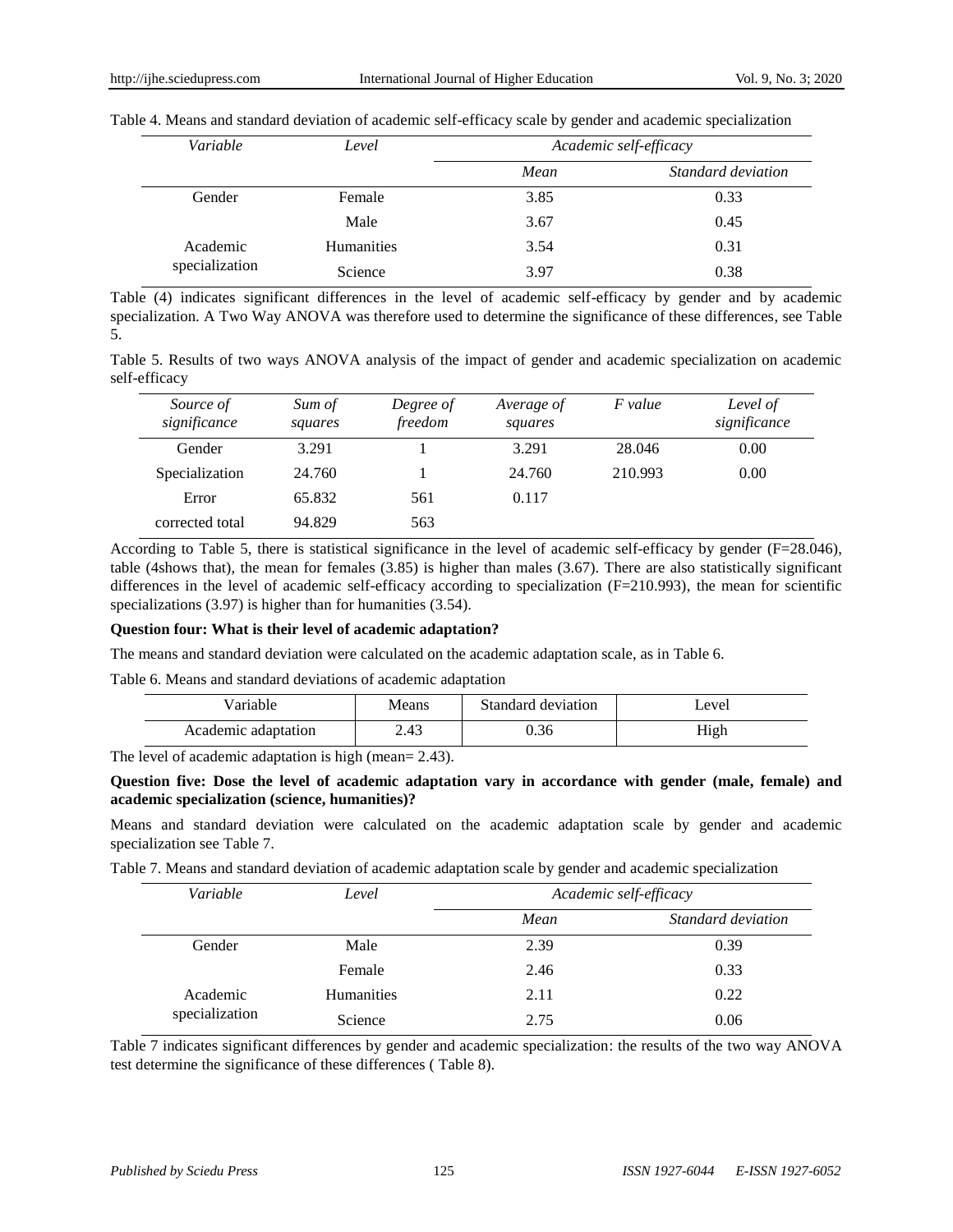| Source of<br>significance | Sum of<br>squares | Degree of<br>freedom | Average of<br>squares | F value  | Level of<br>significance |
|---------------------------|-------------------|----------------------|-----------------------|----------|--------------------------|
| Gender                    | 1.286             |                      | 1.286                 | 52.071   | 0.00                     |
| Specialization            | 59.483            |                      | 59.483                | 2408.117 | 0.00                     |
| Error                     | 13.857            | 561                  | 0.025                 |          |                          |
| Total                     | 73.918            | 563                  |                       |          |                          |

Table 8. Results of Two Ways ANOVA analysis of the impact of gender and academic specialization on academic adaptation

According to Table 8, there is a statistical significance in the level of academic adaptation by gender (F=52.071)the mean for females (2.46) was higher than for males (2.39). There is also a statistically significant difference in the level of academic adaptation according to specialization (F=2408.117) mean for humanities (2.75) is higher than for scientific specializations  $(2.11)$ .

## **Questions six and seven: Is there a statistically significant correlation between personality traits and both academic self- efficacy and academic adaptation of university students?**

To answer this question, Pearson correlation was measured for the answers on personality traits, academic self-efficacy and academic adaption, as presented in Table 9.

| <i>Variables</i>          | Personality traits        |              |                    |               |                          |
|---------------------------|---------------------------|--------------|--------------------|---------------|--------------------------|
|                           | Openness to<br>experience | Extroversion | <i>Neuroticism</i> | Agreeableness | <i>Conscientiousness</i> |
| Academic<br>self-efficacy | $*0.31$                   | $*0.18$      | $*$ -0.23          | $-0.01$       | $*$ -0.12                |
| Academic<br>adaption      | $*0.43$                   | $*0.67$      | $*$ -0.50          | $-0.08$       | $*$ -0.45                |

Table 9. Pearson correlation of personality traits, academic self-efficacy, and academic adaptation

There is a positive statistically significant correlation between extroversion, openness to experience and both academic self-efficacy and academic adaption in addition to a negative statistically significant correlation between neuroticism, conscientiousness and both academic self-efficacy and academic adaption. No correlation was found between agreeableness and either academic self-efficacy or academic adaptation.

# **9. Discussion**

The results for the first question on the big five personality traits indicated that agreeableness is the most common among the participants. Agreeableness is characterized by tolerance, selflessness, positive relationships and cooperating with others. Conscientiousness was in second place, characterized by competence, order, dutifulness, and self-discipline. Researchers attribute this to cultural factors and Jordanian customs, in addition to the fact that students are clinging to their own moral values.

The third trait is openness to experience, which is characterized by flexibility and acceptance of new things, the technical development and globalization have a role in encouraging students to be open and curious. Extroversion is in fourth place, it is characterized by vitality and activity in addressing economic circumstances and the pressures of life. Neuroticism, characterized by anxiety, sadness, worry, and tension, is in the last place, possibly because of students' ability to adapt to circumstances and reduce anxiety through their social and personal skills.

The results showed a high level of academic self-efficacy, reasons may include the university use of modern techniques in the classroom which encourage students, motivate them and increase their self-confidence. There was a statistical significance in academic self-efficacy according to gender, in favor of females. Females are more driven, following-up their studies and working harder to prove themselves, while males have a pessimistic outlook on the future with a poor chances of employment.

There are also statistically significant differences academic self-efficacy by specialization, in favor of the sciences. This result agrees with others (Bandura,1996; Harris, 1990; Zemmerman, 1990).asserting that highly self-efficient individuals accomplish hard educational tasks. The researchers claim that students specializing in science make an effort because through their hard subjects the acquire high efficacy in comparison with students of humanities who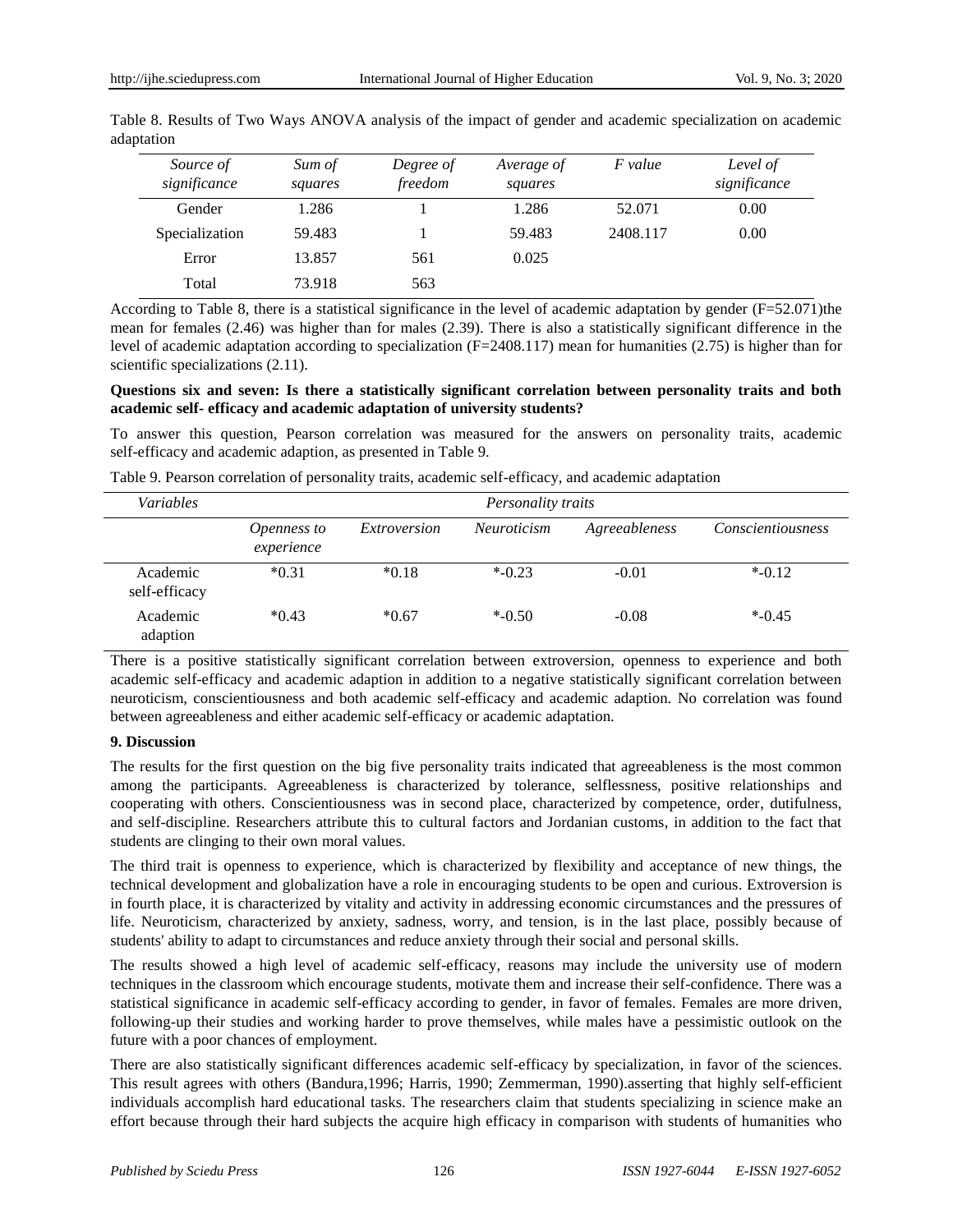may feel bored. The difference may also arise the educational environment, with laboratory provision and scientific instruments, while the humanities do not have a practical side. The results indicated a high level of academic adaptation, resulting from the educational environment taking into account requirements of the curriculum and practical's, and training courses to attract students to the university and improve their skills. However, there was a statistically significant difference in the level of academic adaptation in accordance with gender, in favor of females. There are more female than male students, facilitating their integration in to the environment; females also focus on the academic side more than males, who tend to spend time on other activities such as finding a source of income, which affects their level of academic adaptation negatively.

The results showed a positive significant correlation between extroversion, openness to experience and both academic self-efficacy and academic adaptation; individuals with these two traits are active, enthusiastic and open to new ideas, which are reflected in their self-realization and make them more efficient (Sink, 1991Harris (1990) indicates that self-efficacy is influenced by student activities. Extroversion and openness to experience help in building good relations with teachers and colleagues in addition to participating in different activities and being open to the latest updates in technology. Consequently integrating with the university environment.

There was a positive significant correlation between neuroticism, conscientiousness and both academic self-efficacy and academic adaption. Neuroticism is a negative emotional state in which the individual loses control of emotional stability and feels angry and stressed. Conscientiousness is characterized by obligation and self-discipline, with little time spent on other university activities. Therefore, academic self-efficacy and academic adaptation are lower.

Agreeableness does not correlate with either academic self-efficacy or academic adaptation because it depends on tolerance and selflessness, which do not influence activity and efficacy as much as extroversion and being open to experience.

## **Recommendations**

In light of these results, the researcher recommends:

Developing indicative programmers to help students improve their level of extroversion and openness to experience. In light of their positive correlation with academic self-efficacy and academic adaptation; and to reduce the level of neuroticism because of its negative correlation with the variables.

Conducting more studies about the relationship between personality traits and other academic variables.

## **Authors' contributions**

MA, BH and FM designed the study. BH,FM and AG performed the study. MA analyzed the data and drafted the manuscript. MA, BH,FM and AG participated in revising the manuscript. All authors approved the final manuscript.

## **References**

- Alavi, M. & Mansor, S. (2011). Categories of problems among international students in university technology Malaysia. *Journal of procedia-social and behavioral sciences, 30*, 1581-1587.
- Allport, G. W. & Ross, J.M (1967). Personal religious orientation and prejudice. *Journal of Personality and Social Psychology, 5*, 432-443. <http://dx.doi.org/10.1037/h0021212>
- Baker, R.W. & Sirke, B. (1999). *Students adaptation to college questionnaire*. Los Angeles, Ca: western psychological services.
- Bandura, A. (1988). perceived self -Efficacy in coping with cognitive 22- stressors and opioid Activation. *Journal of Personality and Social psychology, 55*, 222-333.
- Bandura, A. (1993). Perceived self-efficacy in cognitive development and functioning. *Educational Psychologist, 28*(2), 117–148. [http://dx.doi.org/10.1207/s15326985ep2802\\_3](http://dx.doi.org/10.1207/s15326985ep2802_3)
- Bandura, A., Barbaranelli, C., Caprara, G. & Pastorelli, C. (1996). Multifaceted impact of self-efficacy beliefs on academic functioning. *Child Development, 67*, 1206-1222. <http://dx.doi.org/10.2307/1131888>
- Bandura.A. (1997). Self-efficacy. *Harvard Mental Health Letter, 13*(9), 3-4.
- Chemers, M. M., Hu, L. & Garcia, B. F. (2001). Academic self-efficacy and first-year college student performance and adjustment. *Journal of Educational Psychology, 93*(1), 55-64. <http://dx.doi.org/10.1037/0022-0663.93.1.55>

Crow, Lester D. (1968). *Psychology of Human Adjustment*. New York: Alfred .A. Knopf.